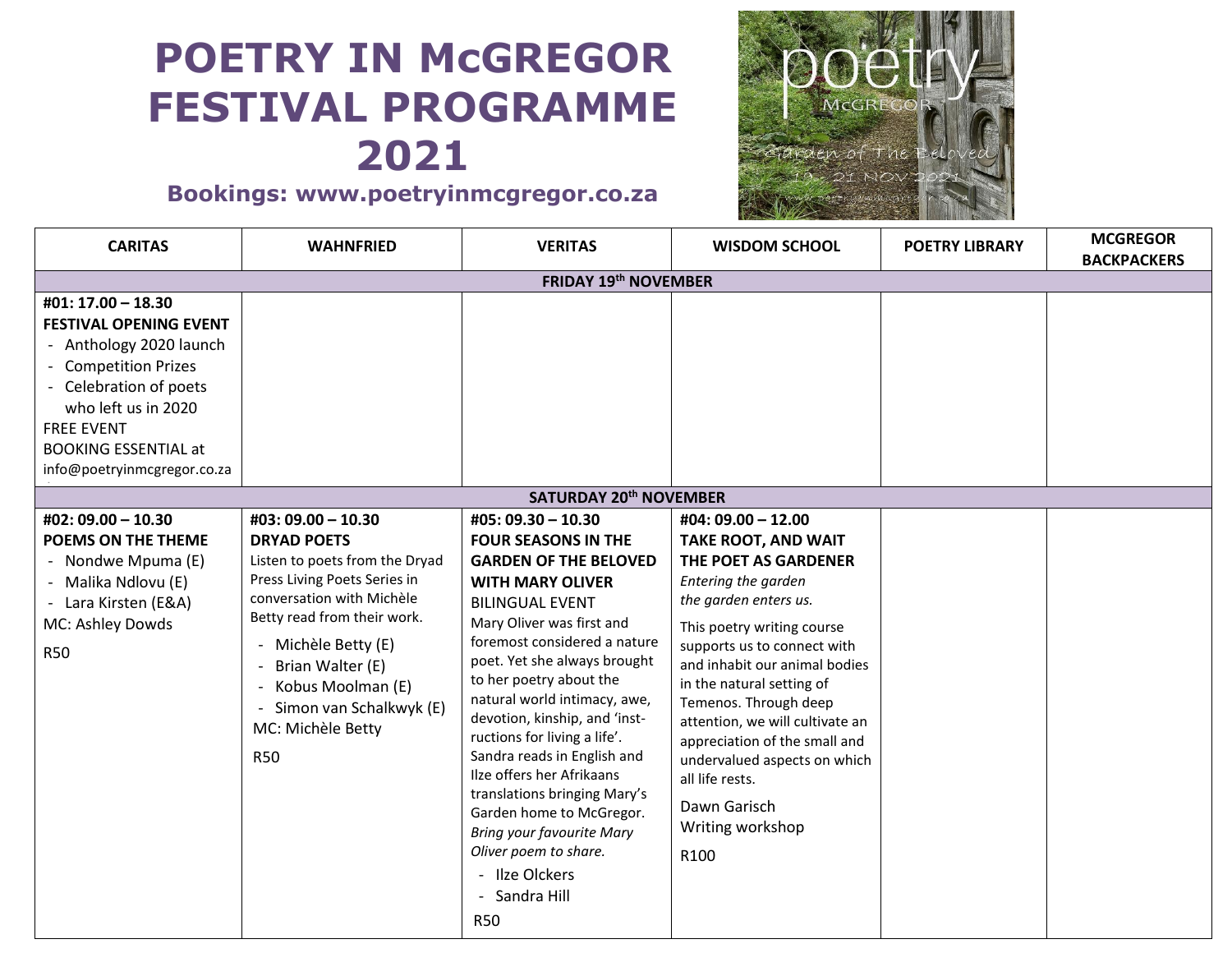| <b>CARITAS</b>                                                                                                                                                                                                                                                                                                                                           | <b>WAHNFRIED</b>                                                                                                                                                                                                                                                                                                                                                                                                                                                                                                                                                                                                                                                                                                                                                                                                                            | <b>VERITAS</b>                                                                                                                                                                                                                                                                                                    | <b>WISDOM SCHOOL</b> | <b>POETRY LIBRARY</b>                                                                                                                                              | <b>MCGREGOR</b><br><b>BACKPACKERS</b>                                                                                                                                                              |  |
|----------------------------------------------------------------------------------------------------------------------------------------------------------------------------------------------------------------------------------------------------------------------------------------------------------------------------------------------------------|---------------------------------------------------------------------------------------------------------------------------------------------------------------------------------------------------------------------------------------------------------------------------------------------------------------------------------------------------------------------------------------------------------------------------------------------------------------------------------------------------------------------------------------------------------------------------------------------------------------------------------------------------------------------------------------------------------------------------------------------------------------------------------------------------------------------------------------------|-------------------------------------------------------------------------------------------------------------------------------------------------------------------------------------------------------------------------------------------------------------------------------------------------------------------|----------------------|--------------------------------------------------------------------------------------------------------------------------------------------------------------------|----------------------------------------------------------------------------------------------------------------------------------------------------------------------------------------------------|--|
| <b>SATURDAY 20th NOVEMBER</b>                                                                                                                                                                                                                                                                                                                            |                                                                                                                                                                                                                                                                                                                                                                                                                                                                                                                                                                                                                                                                                                                                                                                                                                             |                                                                                                                                                                                                                                                                                                                   |                      |                                                                                                                                                                    |                                                                                                                                                                                                    |  |
|                                                                                                                                                                                                                                                                                                                                                          |                                                                                                                                                                                                                                                                                                                                                                                                                                                                                                                                                                                                                                                                                                                                                                                                                                             |                                                                                                                                                                                                                                                                                                                   |                      | #06: 10.30 - 11.15<br><b>BOOK LAUNCH</b><br>- Archie Swanson<br>beyond a distant<br>edge<br>Sue Woodward<br>between the apple<br>and the bite<br><b>FREE EVENT</b> | #07: 10.30 - 11.15<br><b>BOOK LAUNCH</b><br>Jim Phelps of<br><b>Echoing Green Press</b><br>GRIPSCAPES: Newly<br>Selected Poems of<br>Norman Morrissey<br>Ed John van Wyngaard<br><b>FREE EVENT</b> |  |
| #08: 11.00 - 12.30                                                                                                                                                                                                                                                                                                                                       | #09: 11.00 - 12.30                                                                                                                                                                                                                                                                                                                                                                                                                                                                                                                                                                                                                                                                                                                                                                                                                          | #10: 11.00 - 12.30                                                                                                                                                                                                                                                                                                |                      |                                                                                                                                                                    |                                                                                                                                                                                                    |  |
| <b>ONS KLYNTJI UNITE!</b><br>Ons Klyntji is a multilingual<br>zine celebrating poetry from<br>all over Africa. This show<br>features dynamic readings by<br>award-winning authors.<br>- Danie Marais (A)<br>Sindi Busuku (E)<br>- Tom Dreyer (A)<br>- Churchil Naudé (A)<br>- Jennifer Pape (A)<br>- Curtley Jones (A)<br>MC: Danie Marais<br><b>R50</b> | POEMS ON THE THEME<br><b>INDIVIDUAL POETS:</b><br>- Harry Owen (E)<br>- Christine Coates (E)<br>GROUP OF POETS (E):<br>A Garden of Earthly<br>Delights And Verse.<br>For the last year or so we've<br>been under threat of Covid-19<br>and its attendant lockdown.<br>Unable to move far afield, we<br>have taken refuge in our own<br>spaces, especially our gardens.<br>We will present a selection of<br>poems culled from our<br>respective "gardens of verse".<br>The poems reflect a spectrum<br>of emotions ranging from joy<br>and consolation inspired by the<br>beauty of the natural world to<br>more problematic - and<br>sometimes amusing -<br>encounters with some of the<br>residents of this world.<br>Adré Marshall<br>٠<br>Geoff Haresnape<br><b>Stephanie Saunders</b><br>Margaret Clough<br>MC: Liz Trew<br><b>R50</b> | <b>NEW BODY OF WORK</b><br><b>INDIVIDUAL POETS:</b><br>- Mike Alfred (E)<br>Robin Winkel-Mellish<br>(E)<br>Dorain Haarhof (E)<br>$\blacksquare$<br>- Fanie Olivier (A)<br><b>GROUP OF POETS:</b><br>The Poetry of Nature<br>Carri Kuhn<br>٠<br><b>Clare Manicom</b><br>٠<br>MC: Patricia Schonstein<br><b>R50</b> |                      |                                                                                                                                                                    |                                                                                                                                                                                                    |  |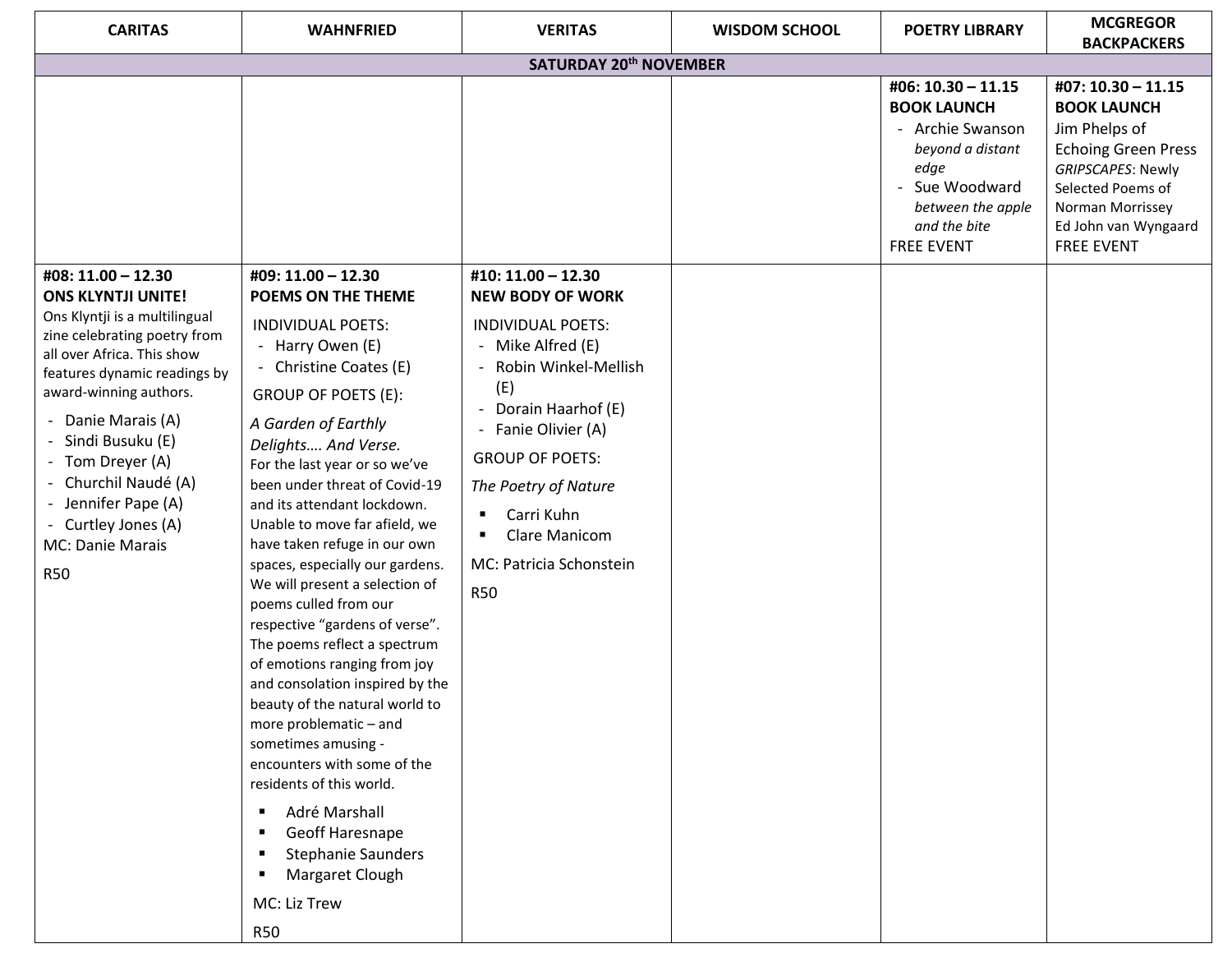| <b>CARITAS</b>                                                                                                                                        | <b>WAHNFRIED</b>                                                                                                                                                                                       | <b>VERITAS</b>                                                                                                                                                                                                                                                   | <b>WISDOM SCHOOL</b>                                                                                                                                                                                                              | <b>POETRY LIBRARY</b> | <b>MCGREGOR</b>                                                                                                                                                                               |  |
|-------------------------------------------------------------------------------------------------------------------------------------------------------|--------------------------------------------------------------------------------------------------------------------------------------------------------------------------------------------------------|------------------------------------------------------------------------------------------------------------------------------------------------------------------------------------------------------------------------------------------------------------------|-----------------------------------------------------------------------------------------------------------------------------------------------------------------------------------------------------------------------------------|-----------------------|-----------------------------------------------------------------------------------------------------------------------------------------------------------------------------------------------|--|
| <b>BACKPACKERS</b><br>SATURDAY 20 <sup>th</sup> NOVEMBER                                                                                              |                                                                                                                                                                                                        |                                                                                                                                                                                                                                                                  |                                                                                                                                                                                                                                   |                       |                                                                                                                                                                                               |  |
| #13: 14.00 - 15.00                                                                                                                                    | #14: 14.00 - 15.30                                                                                                                                                                                     | #15: 14.00 - 15.30                                                                                                                                                                                                                                               | #12: 14.00 - 14.45                                                                                                                                                                                                                |                       | #11: 12.30 - 13.15<br><b>BOOK LAUNCH</b><br>- Lois Henderson<br>Poems of a West<br>Coast Pariah:<br>Modern Haiku 1<br>Keith Gottschalk<br>Cosmonauts do it<br>in Heaven\<br><b>FREE EVENT</b> |  |
| <b>MYSTICAL POEMS FROM</b><br>THE GARDEN OF THE<br><b>BELOVED</b><br>- Dimakatso Sedite (E)<br>- Lynthia Julius (A)<br>MC: Ashley Dowds<br><b>R50</b> | <b>NEW BODY OF WORK</b><br>- Melissa Sussens (E)<br>- Chris Ahrends (E)<br>Zama Madinana (E)<br>- Lerato Sibanda (E)<br>Benjamin Mmari (E)<br>- Jana van Niekerk (E)<br>MC: Lara Kirsten<br><b>R50</b> | <b>MYSTICAL POEMS FROM</b><br>THE GARDEN OF THE<br><b>BELOVED</b><br>- Jane De Sousa (E)<br>- Andrew Renard (E)<br>- Laverne<br>Schwimmbacher (E)<br>- Julia Casciola (E)<br>- Kath Higgens (E)<br>- Patricia Schonstein (E)<br>MC: Dorian Haarhof<br><b>R50</b> | <b>GROUP EXPERIMENTAL</b><br><b>POEM - LIVE</b><br>Experience creating group<br>poems using an experimental<br>method. Learn how to use<br>this method to stimulate<br>creativity.<br>Juli Jana<br>Writing workshop<br><b>R50</b> |                       |                                                                                                                                                                                               |  |
| $#16: 15.15 - 15.45$<br><b>BOOK LAUNCH</b><br>- Dimakatso Sedite<br><b>FREE EVENT</b><br><b>BOOKING REQUIRED</b><br>www.poetryinmcgregor.co.za        |                                                                                                                                                                                                        |                                                                                                                                                                                                                                                                  |                                                                                                                                                                                                                                   |                       |                                                                                                                                                                                               |  |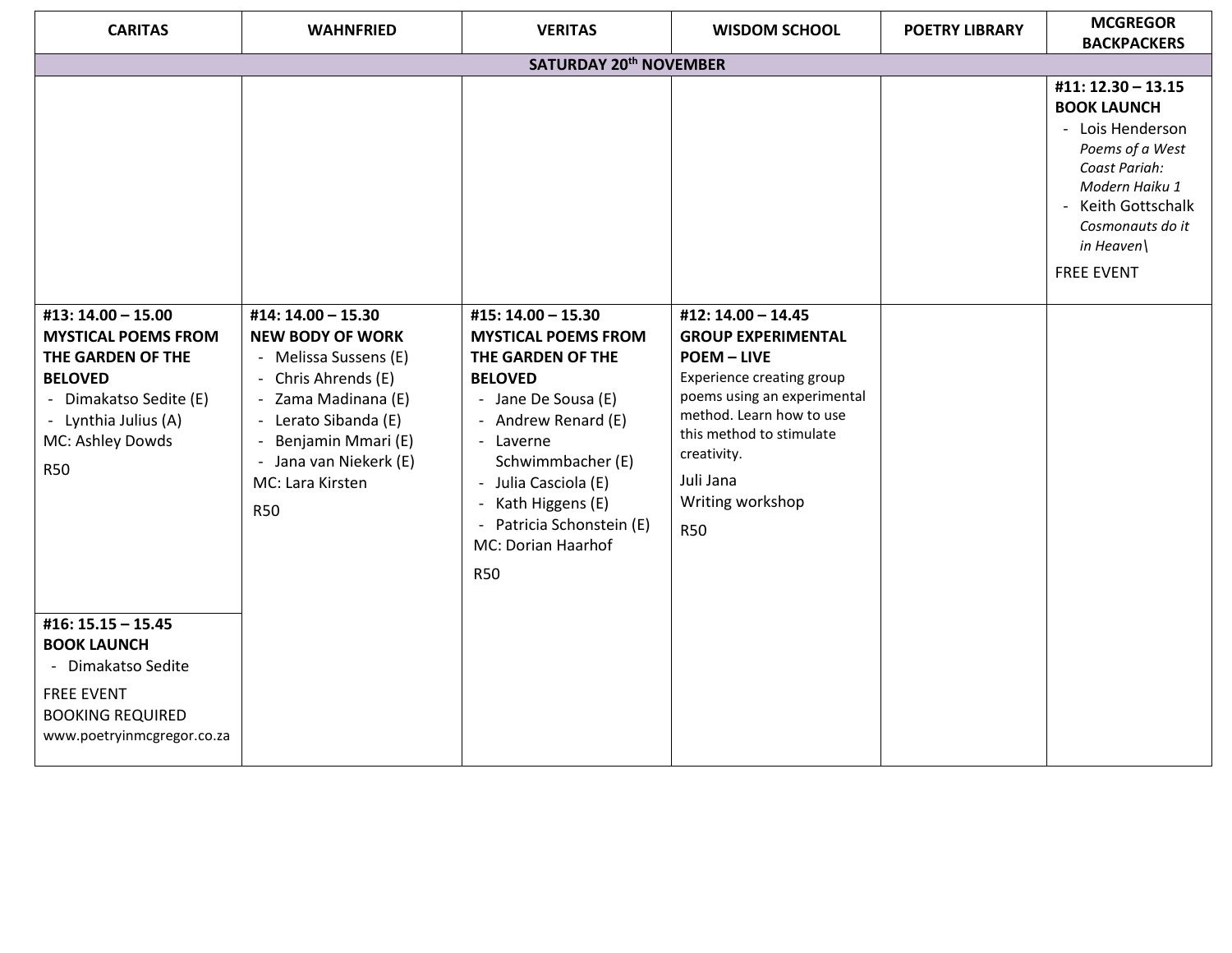| <b>CARITAS</b>                                                                                                                                                                                                                                                                                                                                                                       | <b>WAHNFRIED</b>                                                                                                                                                                                                                                                                                                                                                                                                                                                                                                                                   | <b>VERITAS</b>                                                                                                                                                                            | <b>WISDOM SCHOOL</b>                                                                                                                                     | <b>POETRY LIBRARY</b>                                                                                          | <b>MCGREGOR</b><br><b>BACKPACKERS</b>                                                                                                                                                |  |
|--------------------------------------------------------------------------------------------------------------------------------------------------------------------------------------------------------------------------------------------------------------------------------------------------------------------------------------------------------------------------------------|----------------------------------------------------------------------------------------------------------------------------------------------------------------------------------------------------------------------------------------------------------------------------------------------------------------------------------------------------------------------------------------------------------------------------------------------------------------------------------------------------------------------------------------------------|-------------------------------------------------------------------------------------------------------------------------------------------------------------------------------------------|----------------------------------------------------------------------------------------------------------------------------------------------------------|----------------------------------------------------------------------------------------------------------------|--------------------------------------------------------------------------------------------------------------------------------------------------------------------------------------|--|
| SATURDAY 20 <sup>th</sup> NOVEMBER                                                                                                                                                                                                                                                                                                                                                   |                                                                                                                                                                                                                                                                                                                                                                                                                                                                                                                                                    |                                                                                                                                                                                           |                                                                                                                                                          |                                                                                                                |                                                                                                                                                                                      |  |
| #20: 16.00 - 17.30<br>POEMS ON THE THEME<br>- MCM Art & Culture<br>School (A)<br>Gaireyah Fredericks<br><b>Rachel Davids</b><br>Duane Miller<br>Laverne Davey<br>Die Mengelmoes<br>Digters (A)<br>Soos bloeisels Like<br>blossoms<br>Merle Danhouse<br><b>Theresa Carstens</b><br>Diana Ferrus<br>Naidene Lottering<br>Jadrick Pedro-Koopman<br>MC: Willem Fransman Jr<br><b>R50</b> | #21: 16.00 - 17.30<br><b>POEMS ON THE THEME</b><br><b>INDIVIDUAL POETS:</b><br>Thandi Sliepen (E)<br>Lana Hunneyball (E)<br>Lois Henderson (E)<br>Yvonne Sliep (E)<br><b>GROUP OF POETS (E):</b><br>Love Is A Garden Worth Tending<br>This performance through an<br>analysis of shared poems<br>explores how the poets navigate<br>endings and beginnings, loss and<br>grief, COVID, a reawakening of<br>self and other, a tending of<br>relationship.<br>Heidi van Rooyen<br>٠<br>Angela Hough<br>٠<br><b>MC: Christine Coates</b><br><b>R50</b> | #22: 16.00 - 17.30<br><b>MYSTICAL POEMS FROM</b><br>THE GARDEN OF THE<br><b>BELOVED</b><br>- Kris Marais (E)<br>Dorian Haarhof (E)<br>Galeo Saintz (E)<br>MC: Jane De Sousa<br><b>R50</b> | #18: 16.00 - 17.00<br><b>RED WHEELBARROW</b><br><b>OPEN MIC</b><br>MC: RED WHEELBARROW<br><b>Headliner Poet:</b><br>Alison Westwood<br><b>FREE EVENT</b> | #19: 16.00 - 16.30<br><b>BOOK LAUNCH</b><br>- Zama Madinana<br>Water and Lights<br><b>FREE EVENT</b>           | #17: 15.30 - 16.15<br><b>BOOK LAUNCH</b><br>Jacques Coetzee<br>An Illuminated<br><b>Darkness</b><br><b>Ecca Poets</b><br>$\sim$<br>Anthology<br>Alles Is Anders<br><b>FREE EVENT</b> |  |
|                                                                                                                                                                                                                                                                                                                                                                                      | #23: 18.00 - 19.00<br>ICE CREAM, THANK YOU - A<br><b>POETRY READING WITH</b><br><b>JOHN MAYTHAM</b><br>- John Maytham<br>R100                                                                                                                                                                                                                                                                                                                                                                                                                      |                                                                                                                                                                                           |                                                                                                                                                          | #24: 20.30 - 21.30<br><b>TEBALDI'S OPEN MIC</b><br><b>Tebaldi's Bar</b><br>MC: Harry Owen<br><b>FREE EVENT</b> |                                                                                                                                                                                      |  |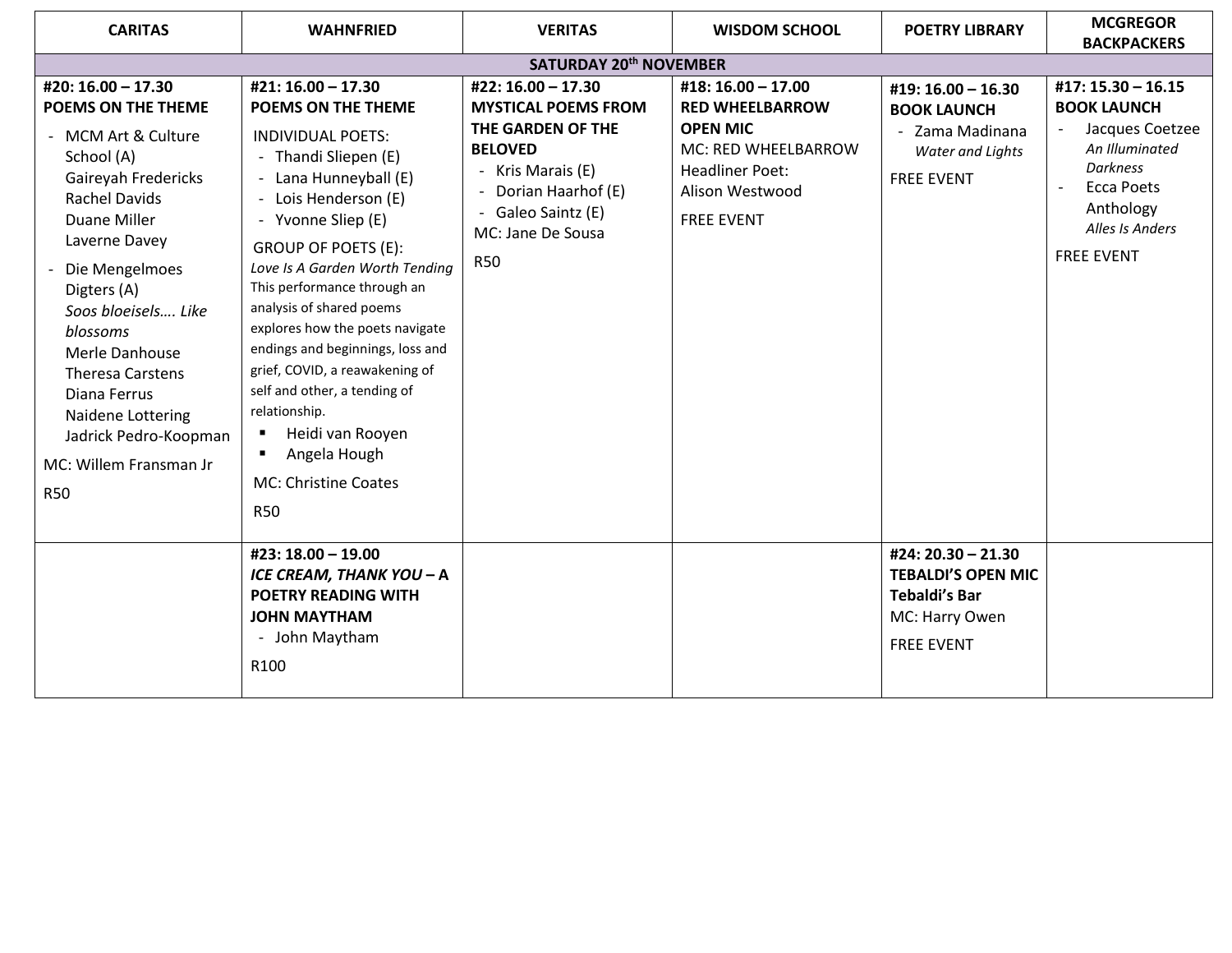| <b>SUNDAY 21st NOVEMBER</b>                                                                                                                                           |                                                                                                                                                                                                                                    |                                                                                                                                                                                                                                                                                                                                                                                                                                                                                                                                                                                                                   |  |                                                                                                                                                                                      |                                                                                                                 |
|-----------------------------------------------------------------------------------------------------------------------------------------------------------------------|------------------------------------------------------------------------------------------------------------------------------------------------------------------------------------------------------------------------------------|-------------------------------------------------------------------------------------------------------------------------------------------------------------------------------------------------------------------------------------------------------------------------------------------------------------------------------------------------------------------------------------------------------------------------------------------------------------------------------------------------------------------------------------------------------------------------------------------------------------------|--|--------------------------------------------------------------------------------------------------------------------------------------------------------------------------------------|-----------------------------------------------------------------------------------------------------------------|
| #26: 09.00 - 10.30<br><b>KARAVAN POETS</b><br>- Dawn Garisch (E)<br>- Stephen Symons (E)<br>- Justin Fox (E)<br>MC: Karina Magdelina<br>(Karavan Press)<br><b>R50</b> | #27: 09.00 - 10.30<br><b>NEW BODY OF WORK</b><br>- Elisa Galgut (E)<br>- Jacques Coetzee (E)<br>- Sue Woodward (E)<br>- Eduard Burle (E)<br>- Quinne Brown Huffman<br>(E)<br>- Archie Swanson (E)<br>MC: Kris Marais<br><b>R50</b> | #25: 09.00 - 10.00<br><b>REMEMBERING CANDY</b><br><b>ROHDE IN THE GARDEN OF</b><br>THE BELOVED<br>Readings of Candy Rohde's<br>poetry in memory of a life<br>well lived.<br>Candy Rohde left the US in<br>1968 to live and worked for<br>fifty years in Bangladesh,<br>Indonesia, Haiti, India, and<br>South Africa. Her poems<br>appear in South African<br>journals and anthologies. Her<br>two poetry collections are<br>Torches in Shadows and<br>Beyond the Devil's Backbone.<br>- Sally Argent<br>- Liz Trew<br>- Sarah Rohde<br><b>FREE EVENT</b><br><b>BOOKING REQUIRED</b><br>www.poetryinmcgregor.co.za |  |                                                                                                                                                                                      |                                                                                                                 |
|                                                                                                                                                                       |                                                                                                                                                                                                                                    |                                                                                                                                                                                                                                                                                                                                                                                                                                                                                                                                                                                                                   |  | #28: 10.30 - 11.15<br><b>BOOK LAUNCH</b><br>- Dawn Garisch<br><b>Difficult Gifts</b><br>- Harry Owen<br>Coming Home:<br>poems of the<br>Grahamstown<br>diaspora<br><b>FREE EVENT</b> | #29: 10.30 - 11.30<br><b>BOOK LAUNCH</b><br><b>DRYAD POETS</b><br>Chris Mann<br>Palimpsets<br><b>FREE EVENT</b> |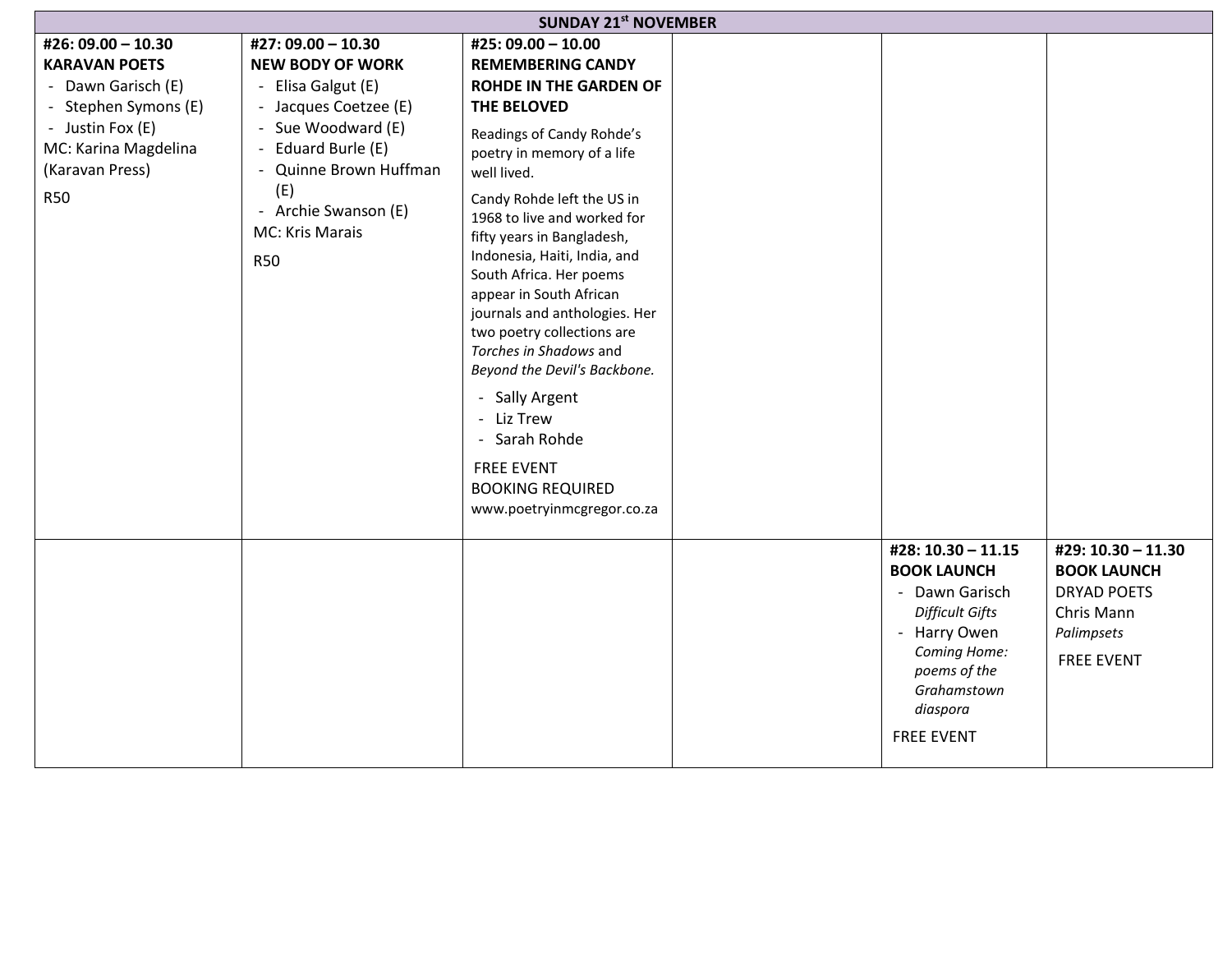| <b>CARITAS</b>                                                                                                                                                                                                                                                                                                                                                                                                                                                      | <b>WAHNFRIED</b>                                                                                                                                                                                                                                                                                                                                                                                                                                                                                                                                                        | <b>VERITAS</b>                                                                                                                                                                                                                                                                                                                                                                                                                                                                      | <b>WISDOM SCHOOL</b>                                                                                                                          | <b>POETRY LIBRARY</b> | <b>MCGREGOR</b><br><b>BACKPACKERS</b>                                                                                                                             |  |
|---------------------------------------------------------------------------------------------------------------------------------------------------------------------------------------------------------------------------------------------------------------------------------------------------------------------------------------------------------------------------------------------------------------------------------------------------------------------|-------------------------------------------------------------------------------------------------------------------------------------------------------------------------------------------------------------------------------------------------------------------------------------------------------------------------------------------------------------------------------------------------------------------------------------------------------------------------------------------------------------------------------------------------------------------------|-------------------------------------------------------------------------------------------------------------------------------------------------------------------------------------------------------------------------------------------------------------------------------------------------------------------------------------------------------------------------------------------------------------------------------------------------------------------------------------|-----------------------------------------------------------------------------------------------------------------------------------------------|-----------------------|-------------------------------------------------------------------------------------------------------------------------------------------------------------------|--|
| <b>SUNDAY 21st NOVEMBER</b>                                                                                                                                                                                                                                                                                                                                                                                                                                         |                                                                                                                                                                                                                                                                                                                                                                                                                                                                                                                                                                         |                                                                                                                                                                                                                                                                                                                                                                                                                                                                                     |                                                                                                                                               |                       |                                                                                                                                                                   |  |
| #33: 11.00 - 12.30<br><b>POEMS ON THE THEME</b><br><b>INDIVIDUAL POETS:</b><br>- Willem Fransman Jr (A)<br>- Lesley Miles (E)<br>- Juli Jana (E)<br>GROUP OF POETS (E):<br><b>The Constant Gardener</b><br>The Constant Gardener draws<br>on the metaphor of a<br>gardener. Our poems are<br>about the change in a<br>physical garden together with<br>our human relationships.<br>Liz Trew<br>Lise Day<br>٠<br>Pam Newham<br>٠<br>MC: Archie Swanson<br><b>R50</b> | #30: 11.00 - 11.45<br><b>SEEING BEYOND WORDS</b><br>Seeing Beyond Words is the<br>filmic impressions of the poets'<br>expressions. A visual (video<br>format) representation of<br>poetry written by McGregor<br>youth, some of which has been<br>published in the McGregor<br>Poetry Anthology. This is a<br>collaboration with published<br>and unpublished McGregor<br>youth poets and a local youth<br>film crew in training working<br>creatively to portray the poets'<br>imagery against the backdrop of<br>McGregor.<br>Mark Chipps & Conny Mater<br><b>R50</b> | #31: 11.00 - 12.00<br><b>EDEN AT TEMENOS</b><br>A JOURNEY OF SOUND<br><b>AND WORD</b><br>Using a selection of Ashley's<br>own poetry, along with the<br>work of poets such as the<br>naturalist Robert MacFarlane<br>and South African poets,<br>Douglas Livingstone and Chris<br>'Zithulile' Mann, the two will<br>present a meditative<br>experience, which engages<br>the sense of imagination and<br>self-in nature.<br>- Ashley Dowds<br>- Quentin Dibbley-Green<br><b>R50</b> | #32:11.00 - 12.00<br><b>HUGH HODGE OPEN MIC</b><br>MC: Patricia Schonstein<br><b>Headliner Poet:</b><br>Kathryn Hounsell<br><b>FREE EVENT</b> |                       | #34: 12.00 - 12.45<br><b>BOOK LAUNCH</b><br>- Christine Coates<br>The Summer We<br>Didn't Die<br>- Thandi Sliepen<br>the stem of the<br>moon<br><b>FREE EVENT</b> |  |
|                                                                                                                                                                                                                                                                                                                                                                                                                                                                     | #35: 12.00 - 12.45<br><b>POETRY IN MCGREGOR IN</b><br><b>ABSENTIA</b><br>In Absentia is a reading<br>presenting poems by poets<br>unable to attend the Poetry in<br>McGregor festival in person and<br>wishing to attend in spirit<br>through the sharing of their<br>poems. The poems are read by<br>Jane De Sousa and James<br>Skilton.<br><b>R50</b>                                                                                                                                                                                                                 |                                                                                                                                                                                                                                                                                                                                                                                                                                                                                     |                                                                                                                                               |                       |                                                                                                                                                                   |  |
|                                                                                                                                                                                                                                                                                                                                                                                                                                                                     |                                                                                                                                                                                                                                                                                                                                                                                                                                                                                                                                                                         | 13.00: POETS' CELEBRATORY LUNCH AT TEBALDI'S                                                                                                                                                                                                                                                                                                                                                                                                                                        |                                                                                                                                               |                       |                                                                                                                                                                   |  |